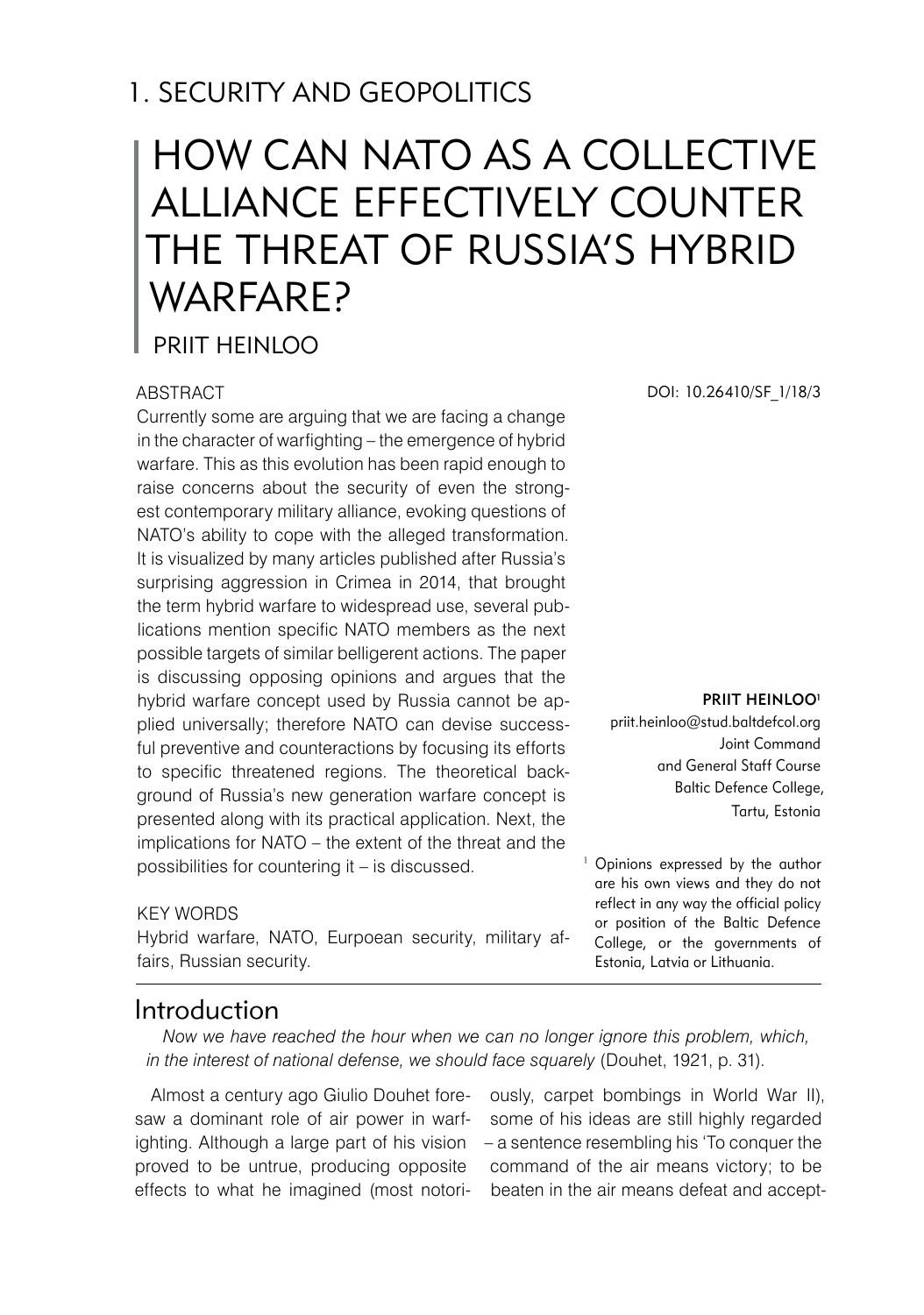ance of whatever terms the enemy may be pleased to impose' (Douhet, 1921, p. 28) are probably voiced in most of modern military educational institutions. Today, some have argued, we are facing a comparable change in the character of warfighting – the emergence of hybrid warfare. This evolution has been rapid enough to raise concerns about the security of even the strongest contemporary military alliance, evoking questions of NATO's ability to cope with the alleged transformation (Berzins, 2014, pp. 8-9; Vandiver, 2014). Amongst myriads of articles published after Russia's surprising aggression in Crimea in 2014, that brought the term *hybrid warfare* to widespread use, several publications mention specific NATO members as the next possible targets of similar belligerent actions (Stoicescu, 2015; Colby and Solomon, 2015, pp. 22-24). On the other hand, counterarguments rejecting any relevance of 'hybrid element of Russia's operation in Ukraine' to NATO (Charap, 2015, p. 52) have also been presented. This essay positions somewhere in-between of these opposing opinions and argues that the hybrid warfare concept used by Russia cannot be applied universally; therefore NATO can devise successful preventive and counteractions by focusing its efforts to specific threatened regions. To support this argument, firstly the theoretical background of Russia's *new generation warfare concept* and its practical application will shortly be presented. Secondly, the implications for NATO – the extent of the threat and the possibilities for countering it – will be discussed.

### Russia's hybrid warfare in brief

First of all, one must consider, what is meant by *hybrid warfare*. The definition has evolved since 2002, when it was first used (Racz, 2015, p. 28), denoting different ways of waging war observed by researchers. Initially the term described the mixture of regular and irregular tactics stemming from the combination of traditional social structure and modern technology successfully employed by Chechens against Russia (Nemeth, 2002, pp. 49-54; Racz, 2015, pp. 28-29). Israeli-Hezbollah war in 2006 was also described as a hybrid war incorporating 'a full range of different modes of warfare including conventional capabilities, irregular tactics and formations, terrorist acts including indiscriminate violence and coercion, and criminal disorder' (Hoffman, 2007, p. 8). These two conflicts can undoubtedly be classified as wars and hence these two descriptions incorporate only the military domain – different tactics and strategy used in warfare, from conventional to different kinds of irregular methods. Considering that lately Russia has been accused of waging hybrid warfare even against European Union (Holmes, 2015; The Baltic Times, 2016), it is clear that to date this definition has evolved much further from the original.

What NATO calls *hybrid warfare* today is more accurately defined as a *full spectrum conflict*, encompassing not only military, but also political, economic, technological, informational and other domains. The conflict in Ukraine, to which NATO refers as *hybrid warfare*, has arguably been based on a concept of *new generation warfare* mostly attributed to general Gerasimov, the Chief of the General Staff of the Russian Federation (Racz, 2015, p. 36). According to this concept, open warfare is rarely thought (as events in Crimea proved) and non-military methods are preferred (*Ibid*.). As the situation in Ukraine has proved to be difficult to be indisputably defined as a *war* (at least formally and legally, which is exactly what Gerasimov's theory foresees), the term *fullspectrum conflict* proposed by Jonsson and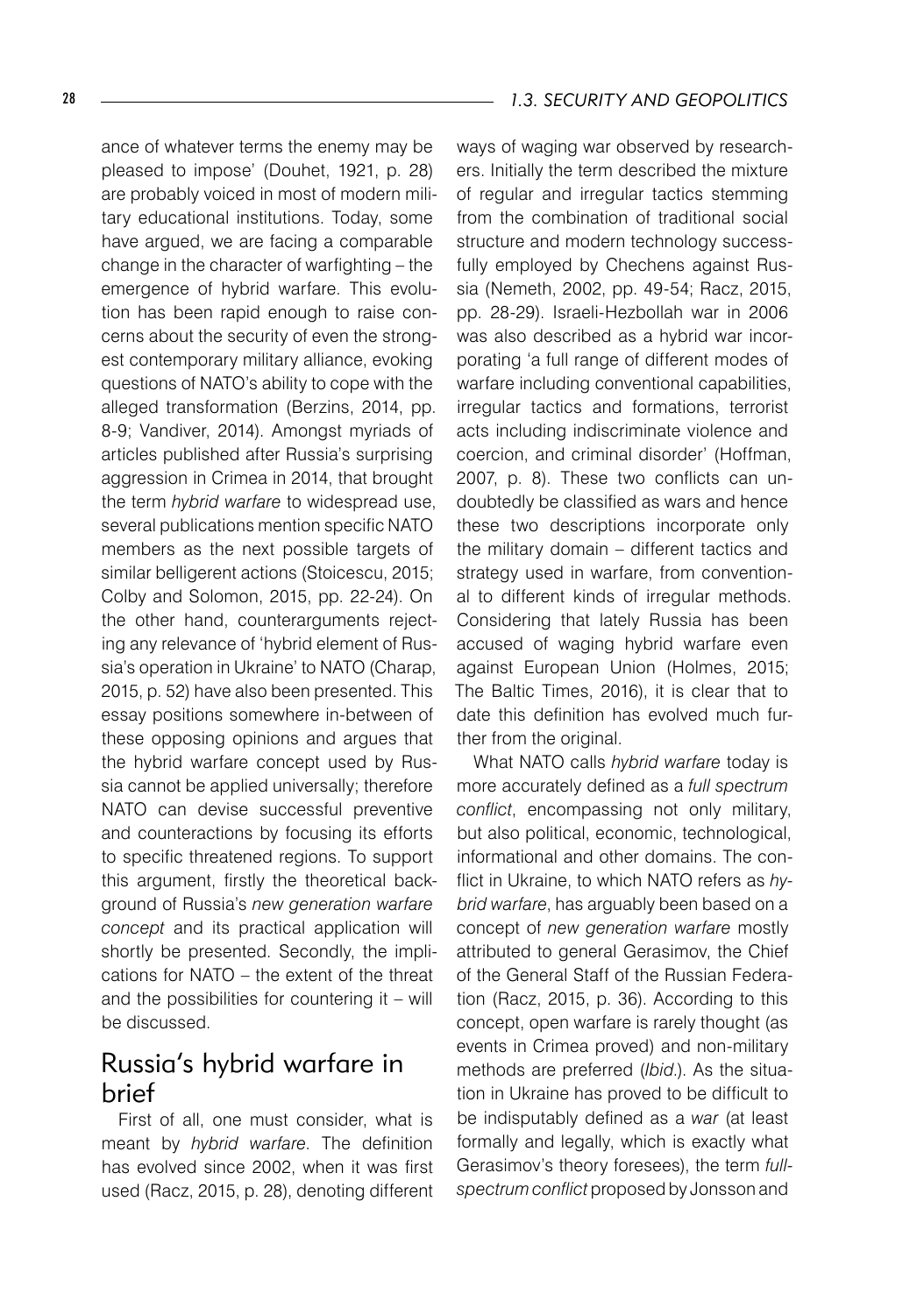Seely (2015, p. 2) could be used to provide more clarity. In essence all of these terms encompass the same comprehensive approach (understandably, because they are all used to describe the same events), while the latter puts more emphasis on *fullspectrum* versus the emphasis on *warfare* in both the NATO's and Russia's definition. However, for the purposes of achieving coherence between this essay and the references herein used, only the definitions *hybrid warfare* and *new generation warfare* will be used (as synonyms).

At first glance the *new generation warfare concep*t is similar to NATO's *comprehensive approach*; however there are two fundamental differences between these, which give the former an advantage over the latter. Both NATO's and Russia's concepts highlight the importance of other sources of power besides military. According to Allied Joint Doctrine (NSA, 2010, pp. 1-2–1-3) the essential instruments of NATO's strategy are military, diplomatic, economic, and information instruments, additionally it stresses the utility of states' and non-governmental organisations' civil capabilities. Russia's *new generation warfare* concept also lists almost identical domains (diplomatic, economic, political, military) (Racz, 2015, p. 36). The first thing that separates these concepts is their respective purpose. The concept of comprehensive approach arose from the experiences in the Balkans and Afghanistan and was therefore devised to contribute to the resolution of an already existing crisis (Rotmann, 2010, p. 2). The *new generation warfare concept* however aims at creating one, discussing the ways an aggressor could overcome its intended victim (Chekinov and Bogdanov, 2013, p. 13). Therefore it also includes more aggressive measures, some of which clearly cross the line between legal and illegal actions (active use of asymmetric warfare,

including committing terrorist acts and employing mercenaries) (Ibid., p. 20). The second major difference derives from the different command and control structures, influencing the practical application of these concepts. Due to a more streamlined and effective command and control structure of Russia, all actions between command levels, state institutions, services and armed forces' components can be effectively synchronised. Lately this capability was further enhanced by the establishment of Armed Forces Central Command Centre, which enables to coordinate the activities of not only military forces, but also other security institutions (Rogoway, 2015). NATO as a collective alliance in contrast, requires agreed consensus, and relies on cooperating and coordinating with its members and other agencies and organisations, which constrains the level of success (NSA, 2010, pp. 1-2; Rotmann, 2010, pp. 3-4).

Based on theoretical foundations and observed actions in Ukraine, Russia's *new generation warfare* can be divided into two prominent phases – preparations for and attack. Referring to the work of Chekinov and Bogdanov, Janis Berzins (2014, p. 6) divides new generation warfare into 8 phases starting with non-military asymmetric warfare and concluding with the final elimination (mopping up) of any resisting armed units. Observing the actual events during the conflict in Ukraine, Andreas Racz however divides it to 9 sections, grouped to 3 main phases: preparation, attack and stabilisation (2015, pp. 58-67). Comparing these two approaches by looking at the actions taken in each phase (Berzins) or section (Racz), one can conclude that despite the different naming and theoretical division Berzins' phases largely coincide with the preparation and attack phases of Racz. In fact, Chekinov and Bogdanov acknowledge the need for preparations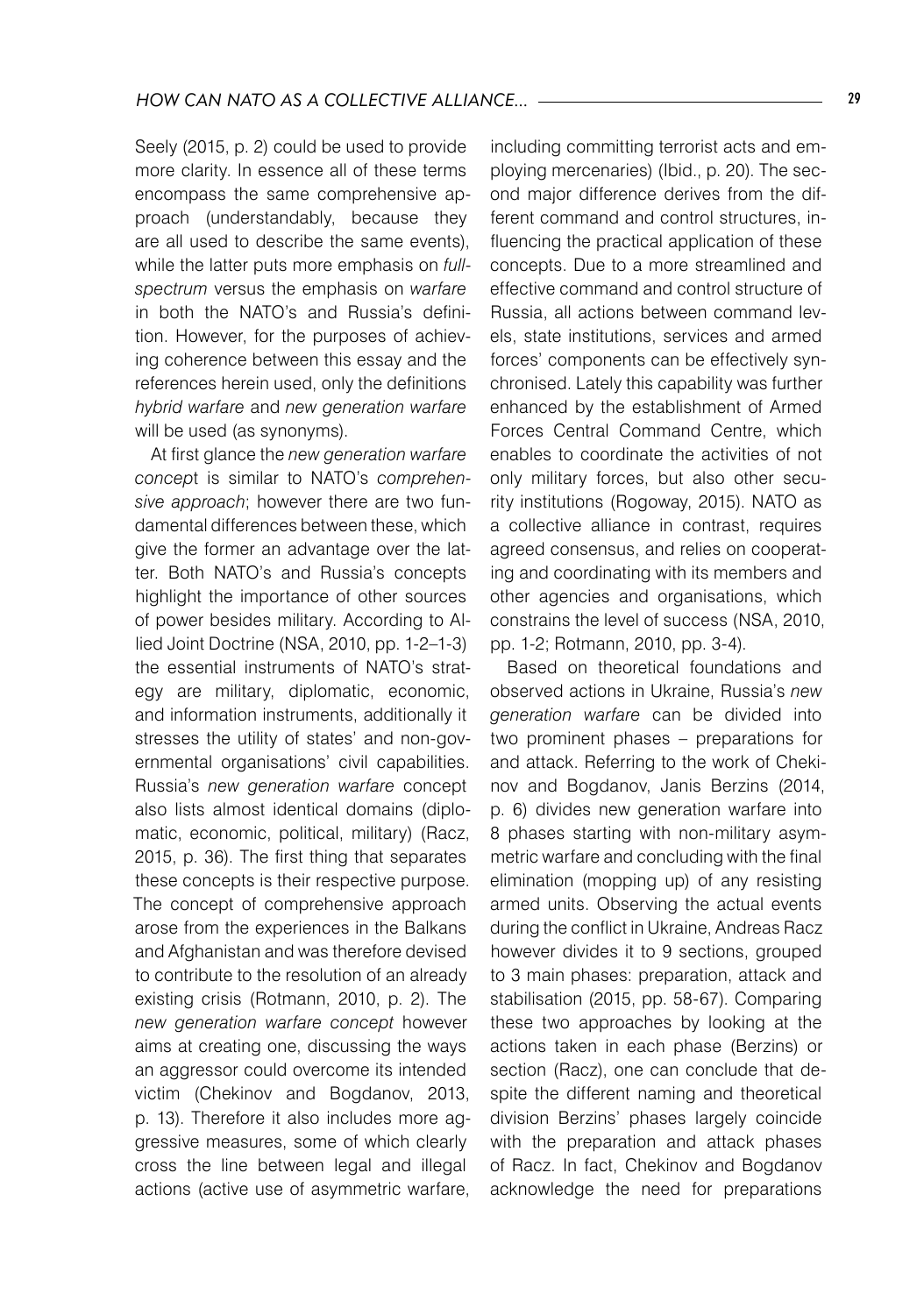(creating favourable settings) but do not clearly distinguish the line between these and the actual attack itself (2013, pp. 19- -23). The stabilisation phase however is altogether excluded in the work of Chekinov and Bogdanov. Similarly, the latter will not be discussed in this essay, since it only follows the successful completion of previous phases and therefore commences only if countering hybrid warfare proves to be unsuccessful in the first place. The essence of and possibilities of countering the preparation and attack phases of Russia's hybrid warfare will however be further explored.

The aim of the preparation phase is to identify the vulnerabilities of a possible target country and to create conditions for effectively taking advantage of these later in the attack phase. For the most part it includes using various economic, cultural, diplomatic and informational measures that are common in international relations. But it also encompasses establishing pro-Russian non-governmental organisations and media channels that are then used to fuel dissatisfaction, and even bribing politicians, government officials and armed forces' commanders who would be used to cripple the targets ability to resist from the inside. (Razc, 2015, pp. 58-59; Sherr, 2015, p. 26; Giles, 2015, p. 42) Considering that according to the "new generation warfare" concept the state of conflict is considered to be permanent, rather than restricted in time (Berzins, 2014, p. 5), it is hardly surprising that these measures are constantly used by Russia in relations with its neighbours. Moreover, detecting these actions cannot provide the intended target definite warning about a planned hybrid attack, because 'traditional acts of Russian diplomacy may function as preparations for future hybrid warfare action, if the Kremlin decides so, while also serving their conventional, everyday purpose' (Racz, 2015, p. 58).

#### 30 *1.3. SECURITY AND GEOPOLITICS*

The main aim of the attack phase is to expel the central government from (at least) part(s) of the target country and create alternative political power centres, while denying Russia's involvement in the conflict to avoid the intervention of international community. The start of the attack phase is distinguished from the preparatory phase by the appearance of organized, armed violence, although the direct involvement of regular military units is avoided. Unmarked troops and (often armed) demonstrators try to block security and police forces, take over administration buildings and key media and civilian infrastructure. These actions are supported by massive information campaign with the aim of portraying the attackers as local citizens and flooding the local media with own propaganda to alienate the locals from central government. The information campaign is also directed to the international media, where it is supported by Russia's top level politicians, denying any involvement. At the same time the decision making cycle of central government and security forces is further disrupted by sabotage, cyber-attacks, electronic warfare and activation of bribed officials. Finally, if the central government has lost control over the territory, the so-called separatists could hold referendums for independence. (Razc, 2015, pp. 60-64) To avoid the escalation of the conflict into open conventional war, especially if an attack against a NATO member is considered (i.e. evade the activation of article V of the Atlantic Treaty), concealing Russia's involvement during the attack phase is of particular importance. This is well illustrated by the fact that president Putin himself played an important part of the denial effort during the hybrid attack against Ukraine (Shuster, 2015).

It is important to notice however, that for successful accomplishment of hybrid warfare there must be several preconditions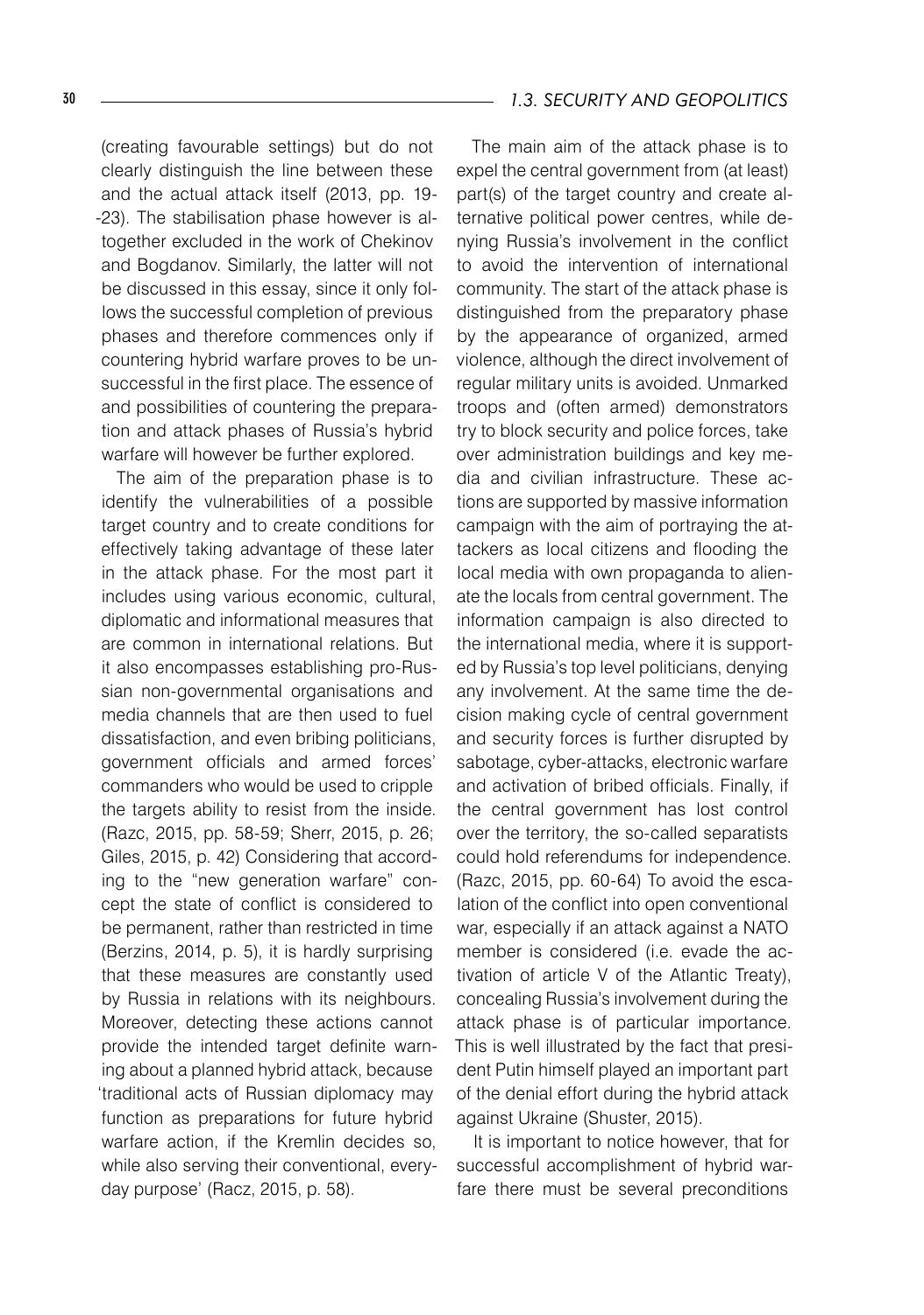(vulnerable points to exploit) present in the target country. First of all, there should be dissatisfaction with the central government, which is persistent and preferably regionally concentrated. Secondly, there is a need for Russian-speaking minority to justify Russia's involvement in the rising conflict and provide operational advantages. Additionally, the victim's central power and its security structures must be too weak to avoid or resolve the disorder and chaos resulting from hostile demonstrations, subversions and information warfare (Racz, 2015, pp. 73-83). Unfortunately the presence of Russian-speaking minority does not only serve as a quasi-legitimate reason for invading its neighbours (as it was justified both in Georgia in 2008 and Crimea in 2014), but it also helps to build discontent with the central government, provided that the latter represents (or is perceived representing) different ethnic, religious or cultural group. Moreover, according to Racz's observations in Ukraine, in the absence of actual lasting disagreements this minority can be used to portray (by information operations) an internal confrontation that does not actually exist (Ibid.). One can conclude then, that the target country must at very least have a Russian minority and vulnerable governance and security structures to be vulnerable to a hybrid attack.

In addition to the vulnerabilities of the intended victim itself, there is also a need for further preconditions that the attacker must ensure. Firstly, Russia needs to have military superiority to deny the target's ability to conduct effective armed resistance (by concentrating regular troops near the border, thereby threatening to start also a conventional attack) against irregular attacks. Moreover, there might be the need to provide direct support to irregular fighters or even to escalate the conflict to full scale (that is, reverting to open employment of

conventional forces), if previous measures proved to be unsuccessful. Secondly, there is a need for strong media presence both in the target country and international media. This enables to generate and escalate tensions between minorities and central government, as well as to provide an alternative narrative about the events to the international media. And finally, to conduct the attack phase of hybrid warfare, there must be sufficient logistical support either from already existing stockpile or via adequate supply lines from Russia to support the irregular fight. (Racz, 2015, pp. 73-83) Regarding the first two points, Russia would probably not have major difficulties to establish versus most of the countries it considers being in its sphere of influence. Ensuring logistical support however is more difficult, since it requires either already existing resources (e.g. permanent military bases) the ability to build these up during preparations (for example, some form of covert pre-stocking) or favourable conditions for establishing appropriate lines of communications (i.e. suitable geography) during the execution.

## How can NATO counter the hybrid warfare threat from Russia?

Considering the prerequisites of successful hybrid warfare discussed above, one can identify that only certain NATO members – the three Baltic States – are prone to Russia's hybrid attack. First of all, only five NATO members (Norway, Estonia, Latvia, Lithuania and Poland) are neighbours to Russia, which would enable Russia to secure the necessary supply lines which are needed for the logistic support of the hybrid warfare's attack phase. Out of these five, the Baltic States are militarily the weakest, not reaching the military capabilities of Poland or Norway (not to men-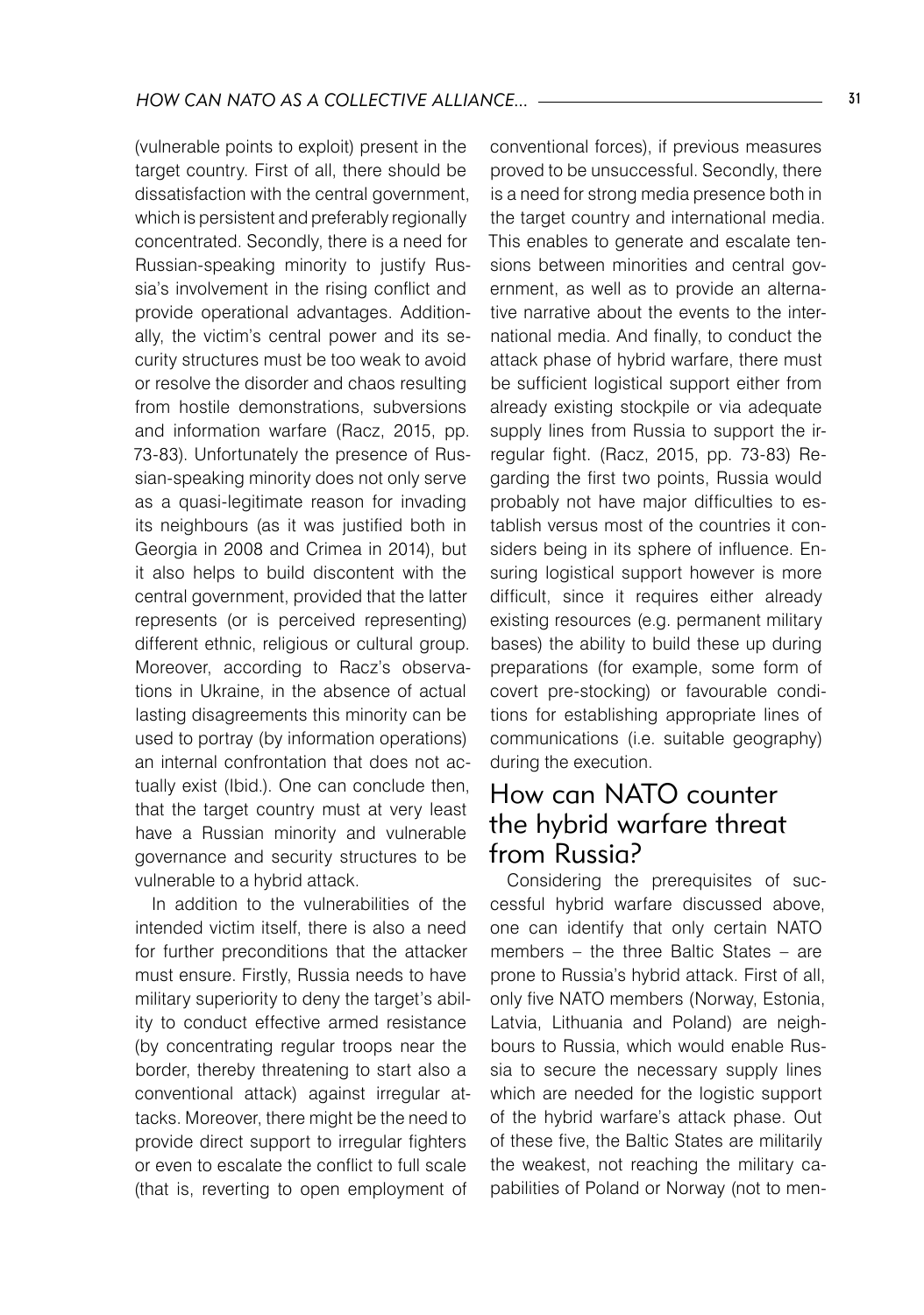tion Russia) even with their armed forces combined. Moreover, only the Baltic States have a substantial Russian minority, which could be used to heighten domestic tensions and justify Russia's intervention. Therefore, NATO's efforts to counter Russia's possibilities to employ its new generation warfare can be focused to a specific region. As a consequence, this essay will further explore this issue solely from the perspective of defending the Baltic States.

Resulting from the nature of hybrid warfare's preconditions, some of them (dissatisfaction with the central government, weak governance and Russian minority) must be addressed by the threatened countries themselves. Resolving any domestic dispute is clearly a national responsibility; interference with these matters falls not only outside the provisions of the Atlantic Treaty, but also violates the sovereignty of the respective nations. Similarly, strengthening governance and security institutions is up to nations themselves, although NATO can assist by providing military assistance. Nevertheless, this support is limited primarily to the military domain and does not cover legislative, anti-corruption, policing, integration or other issues. Finally, the presence of Russian minority is a fact that is not going to change in the foreseeable timeframe. While there are ways to mitigate the possibility for them to be used in a hybrid warfare campaign (for example, better integration to the local society, economic and social development to minimize dissatisfaction with central government), these measures are also up to the countries themselves to carry out.

Taking into account that the weak spots of NATO identified earlier are confined to a specific region, some of the Russia's hybrid warfare's prerequisites – namely military superiority and presence in international media – can and should be addressed by

NATO. Although military power is difficult to measure accurately, there is no question about the superiority of NATO's combined military might over Russia's (Bender, 2015; Karlin, 2015). Looking at the Baltic region however, the situation is radically different with Russia's unchallenged position of advantageous military presence. The only way for this to change (without reducing Russia's capabilities) would be to enhance NATO forces' presence or at least to develop the capability to increase this presence rapidly once the situation requires it1 . Similarly, the three Baltic states on their own cannot afford to counter Russia's capabilities in the international media. Considering the massive and so far also largely successful efforts of Russia's state-run media apparatus (Jonsson and Seely, 2015, p. 12; Freedom House, 2016), it would be a challenge even for larger states. Here the application of NATO's comprehensive approach, mobilising the full potential of its members' information operations capabilities, is needed to counter hostile messages and portray the victim's side of the story.

Considering the nature of Russia's tools used in the preparatory phase of hybrid warfare, the primary responsibility to counter these lies within national level. First of all, the obvious reason for this is that the article 3 of the North Atlantic Treaty explicitly requires nations to prepare for their own defence (NATO, 1949). Secondly, given the fact that NATO is a military alliance, all its members are free to exercise their independent economic, foreign and domestic policies. The latter includes also the crucial subjects of integration, anti-corruption and internal security, which not only fall out of the scope of NATO but are also considered strictly sovereign matters. Although the concept of comprehensive approach

That is, before the attack phase of hybrid warfare commences or at least in time to prevent an intervention by regular troops.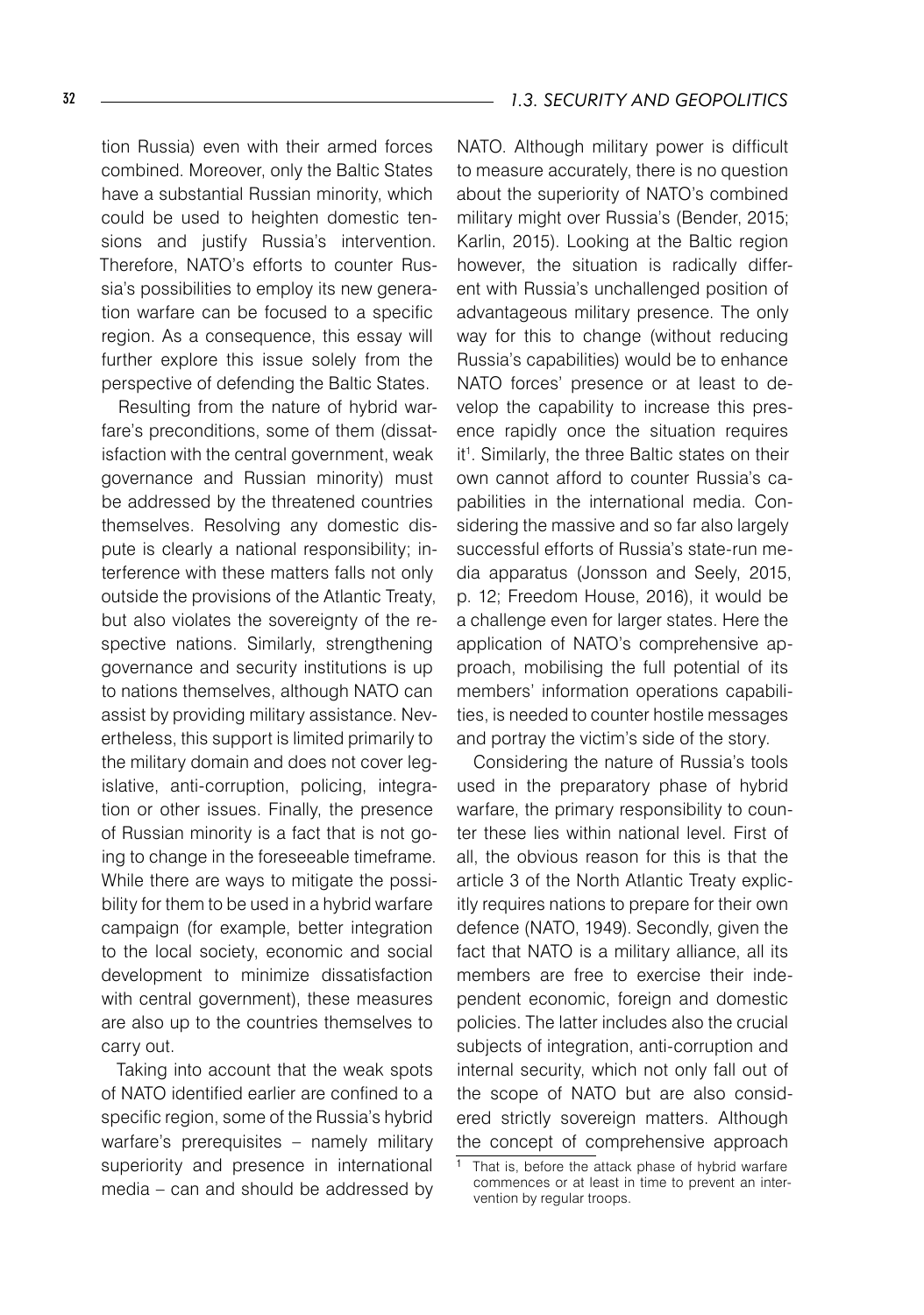also includes diplomatic, economic, and information instruments, the coordinated employment of NATO members' respective instruments is only possible after a collective decision has been reached (NSA, 2010, pp. 1-2). That implies that for such a decision sufficient threat has to be recognised in the first place, both by the target nation itself and the other allies. And even when this happens, any countermeasures implemented within the target country must be led by that nation's government to avoid (actual or perceived) violation of its sovereignty.

Looking at the attack phase of Russia's hybrid warfare, especially its underpinning conventional military threat, it is evident that the help of NATO allies is needed to defend the Baltic countries. The Baltic countries could probably be able to deal with the "local militia" and even a moderate number of special forces troops with the employment of police and voluntary military organisations. The territorial defence forces have similar roles in all of the three countries. encompassing also crisis response and cooperation with other internal security forces (Szymański, 2015). If needed, even regular troops could be employed in a state of emergency. However, once Russia's conventional military is concentrated to the border areas, or in the worst case used to intervene inside national borders of target countries as it was done in Eastern Ukraine, the victims' ability to resist will be severely restricted. In this regard, the author of this essay agrees with Samuel Charap's otherwise incomplete2 understanding of Russia's hybrid warfare: '...it could not sustain such an operation without employing its regular military...' (Charap, 2015, p. 55). Therefore, the primary purpose of NATO's assistance would be to deny Russia's ability to fix the defenders' freedom of action by (threatening of) employing its regular troops. Arguably, even the stationing of a small number of allied troops (as it is today) would effectively serve as a tripwire, initiating allied response if these were to be attacked (Kacprzyk, 2014, p. 7; Rogers and Martinescu, 2015, p. 19). Following the concept of new generation warfare however, the first targets would be the governmental institutions and internal security forces, while direct and overt fighting with regular units is avoided. Stepping on the tripwire would most likely be avoided by refraining from kinetic attacks.

Therefore it can be stated that to diminish Russia's ability to conduct hybrid warfare in the Baltic countries, NATO needs to establish a (clever) balance of military power in the region, thus removing a major precondition for successful *new generation warfare*. Although it is not conceivable to match Russia's military presence in the Baltic region by sheer numbers of soldiers and major equipment, robust and modern capabilities are needed to complement the Baltic militaries instead of *tripwires*. NATO should consider providing prioritised critical capabilities (to minimise or protect currently existing critical vulnerabilities) to enhance the capability to conduct joint and combined operations against an aggressor. For example, the ability to achieve air superiority and sea control (or even favourable air situation and sea denial) is lacking. Some of these capabilities should be prepositioned to avoid the delay of their deployment during an emerging crisis (i.e. heavy land units, medium- or long-range air defence units, elements of command and control structure etc.), some could be stationed

Charap (2015, pp. 54-55) considers only the employment of special forces, "rebels", propaganda, cyber warfare etc. as part of *hybrid tactics,* and detaches the usage of conventional military capabilities from the concept. Although the theoretical backgrounds used in this essay include the latter as well, the notion of the significance of conventional military power is agreed on the both sides of this argument.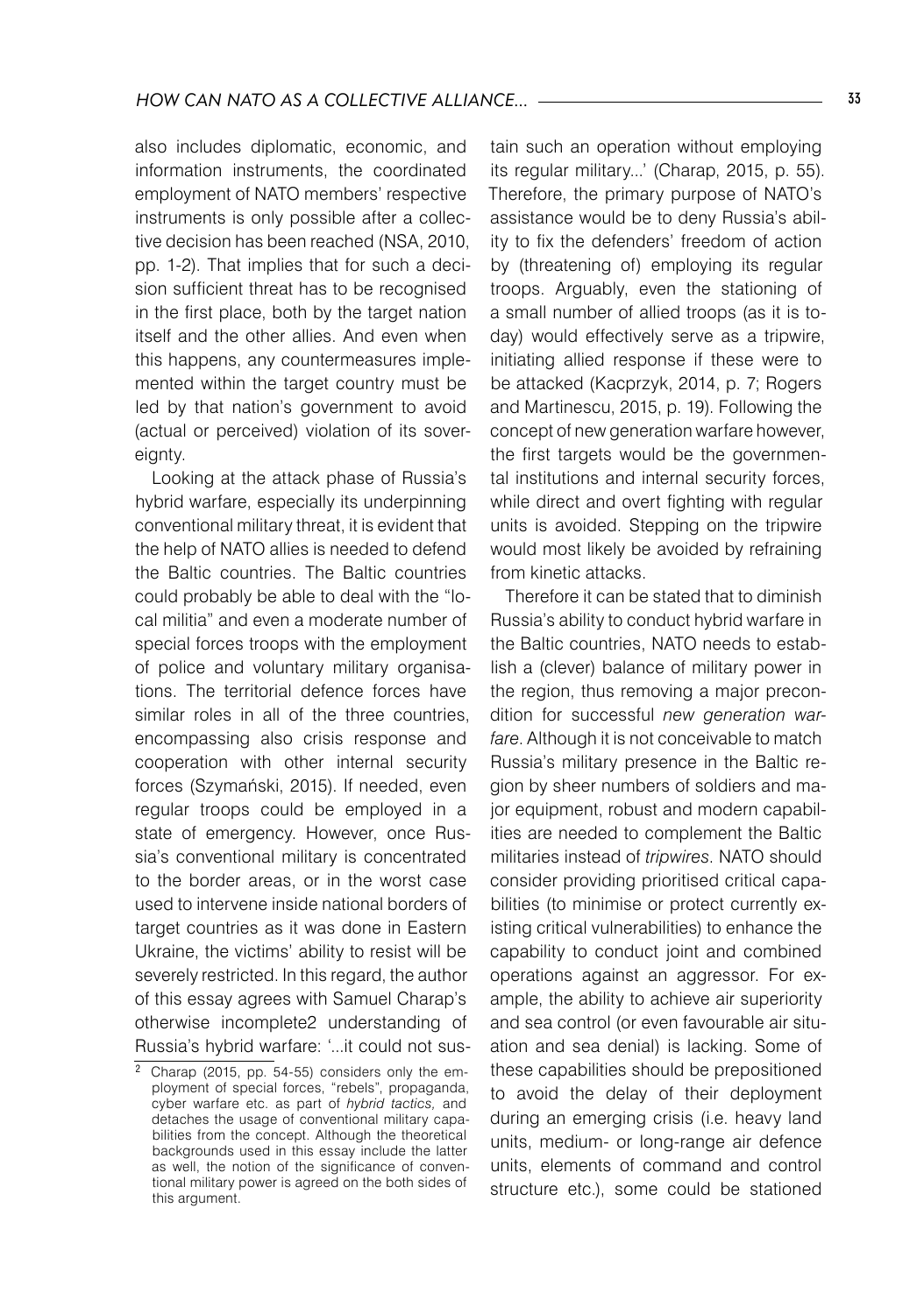elsewhere (navy and air force units, information operations capabilities, etc.), provided that their deployment is assured to be timely. By selective prepositioning a heavy military build-up and thus raising tensions could be avoided or at least minimised. Alternately, providing assistance and modern equipment with affordable prices to the Baltic States themselves would also raise their initial defence capabilities, thus reducing the need for other allies to relocate their troops to the area.

The main challenge for diminishing the possibility of the Baltic states being a victim to Russia's new generation warfare is finding the reasonable balance between (combined) national capabilities, mere tripwires and more substantial (and costly) military build-up, keeping in mind that future employment of hybrid warfare is likely to be different from previous ones. As a starting point, the Baltic militaries need to work more effectively together and create a common vision of their role in NATO's framework, followed by practical cooperation to enable this vision to realise. The response to a possible conflict must be discussed and coordinated starting from the political level to avoid creating confusion among the rest of the allies. Also, the vision of NATO's peacetime presence and employment during emerging crisis should be uniformly understood, enabling fair share of the burdens resulting from growing host nation responsibilities. Will the former be achieved at any satisfactory level or not, there still remains the tortuous task to define and agree on the exact level of allied capabilities and mode of their employment required to ensure military balance in the region. The latter presents a complex challenge, especially in the light of McDermott's (2014) assertion that Russia does not actually have a set of fixed rules (that is, agreed and enforced doctrine) of new

generation warfare, leaving ample room for further refinement and development for future engagements.

Whatever the shape and size of allied contribution to the Baltic States might be, in any case there is a need to conduct joint training and exercises between the host nations, NATO's readiness units and command structures. Since the territory of the Baltics is small, giving little opportunity to trade space for time, NATO's collective response to one or more of the countries being attacked needs to be fast. This means that the response must be planned and rehearsed, covering different contingency plans. It also means that the Baltic militaries themselves should be ready to integrate seamlessly to NATO command structure and be ready to cooperate in a joint and multinational environment. Such cooperation needs to be thoroughly rehearsed to work effectively, thus implying the need for regular exercises. Although the major exercises conducted currently involve allied troops as well, these are usually company (land forces) and squadron (air force) level, seldom involving bigger units or higher headquarters. Even at today's scale, allied troops training in the Baltics is valuable, providing opportunities to study the terrain and local weather conditions, demonstrate allied commitment, build personal relations and practice unit deployment to the region. Still, as much as the Baltic military forces need the ability to cooperate with other NATO allies on unit level (for example, with NATO air units to be able to receive air support), they must also and foremost be able to work jointly on operational and strategic levels (to help NATO to achieve air superiority in the first place). On the other hand, NATO also needs to enhance its responsiveness and agility in transitioning from crisis response to collective defence (Lindley-French, 2015, p. 3), in which multinational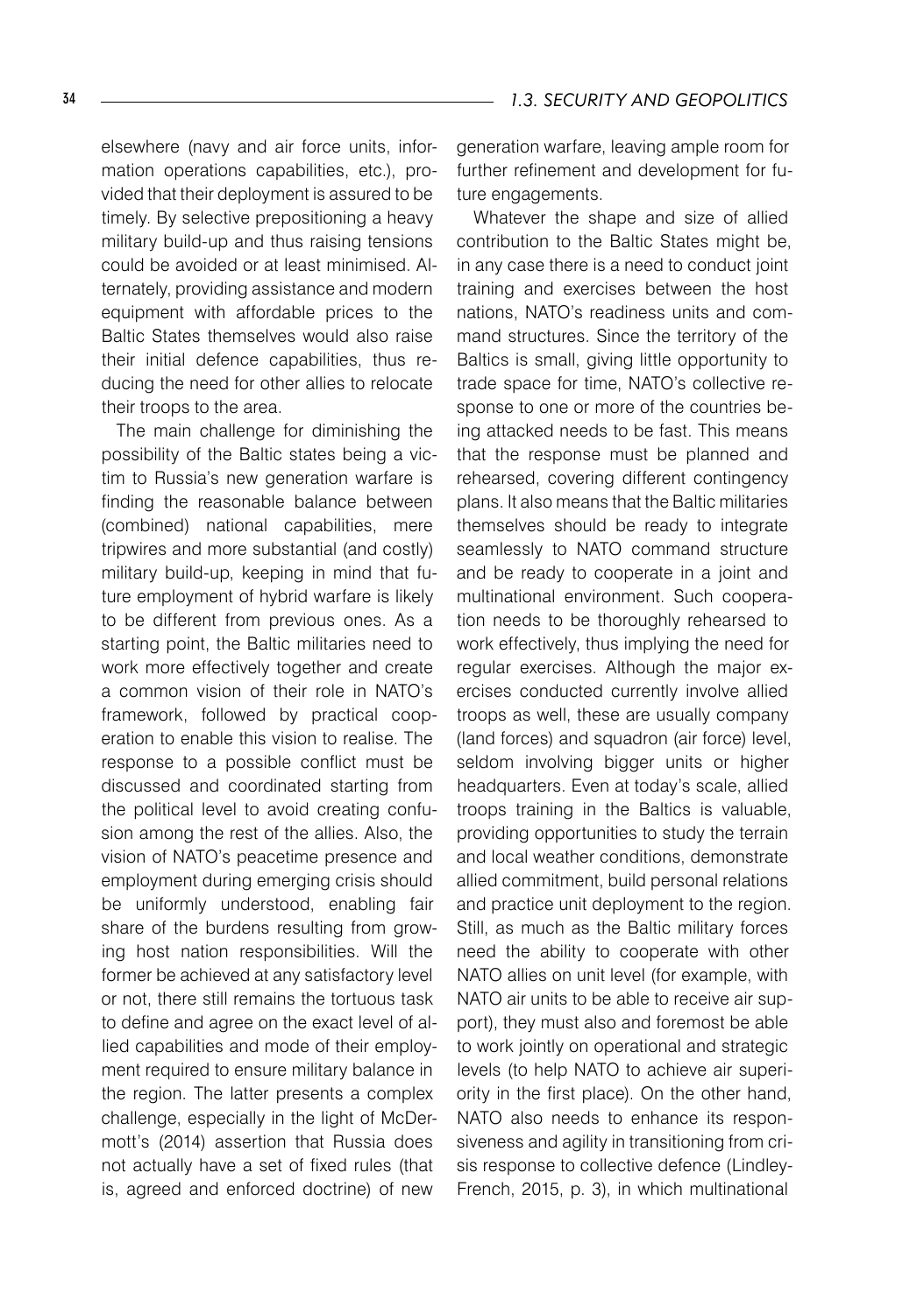exercises including also the involvement of political decision makers could prove to be a valuable tool.

## Conclusion

The essence of hybrid warfare is that it uses the full spectrum of power instruments in a coordinated manner, employing not only military, but also economic, diplomatic, informational and other tools. As a result, the preparation phase of it is hardly distinguishable from regular Russian realpolitik, making early reaction difficult. The attack phase however has not been always fully successful, highlighting the need for specific preconditions to be established. While some of these preconditions (i.e. existence of unsatisfied Russian-speaking minority, quality of governance) can and should be addressed on national level and require long-term efforts, others (balance of conventional military power, presence in international media) can be diminished by collective efforts of NATO members. Moreover, a closer look at these preconditions accentuates that out of the NATO members only the Baltic region is susceptible to hybrid attacks. Following this conclusion NATO should not only continue its current efforts of providing assurance measures to this region, but take it to the next level. A more credible balance of military power should be established in the Baltics and its near proximity, reducing the currently existing capability gaps and integrating the national headquarters to common command and control structures. To realise this, it is not enough to merely position the required capabilities to Estonia, Latvia or Lithuania, in fact, some of the capabilities probably need not be constantly deployed; of equal importance is regular training and exercises to enhance the cooperation of host nations and allied troops not only on tactical level, but also the ability to fight effectively and

jointly also on the operational and strategic levels. And in the end, however successful these efforts might be, one must still bear in mind the importance of being alert and receptive in predicting the future, to avoid being surprised on yet another occasion.

### References

- Bender, J., 2015. Ranked: the world's 20 strongest militaries, http://www.businessinsider.com/these-are-the-worlds-20-strongest-militaries-ranked-2015-9 [accessed: 09 March 2016].
- Berzinš, J., 2014. Russia's New Generation Warfare in Ukraine: Implications for Latvian Defense Policy. Riga: National Defence Academy of Latvia.
- Charap, S., 2015. The Ghost of Hybrid War. Survival, 57:6, pp. 51-58.
- Chekinov, S.G. and Bogdanov, S.A., 2013. The Nature and Content of a New-Generation War. Military Thought, No. 4, 2013, pp. 12-23, http://www.eastviewpress. com/Files/MT\_FROM%20THE%20CU RRENT%20ISSUE\_No.4\_2013.pdf [accessed: 11 January 2016].
- Colby, E. and Solomon, J., 2015. Facing Russia: Conventional Defence and Deterrence in Europe. Survival, 57:6, pp. 21-50.
- Douhet, G., 1921. Command of the Air. London: Coward McCann & Geoghegan.
- Freedom House, 2016. Freedom of the Press 2015. Russia, https://freedomhouse.org/report/freedom-press/2015/ russia [accessed: 09 March 2016].
- Giles, K., 2015. Russia's Toolkit. In: 2015. The Russian Challenge. London: Chatham House.
- Hoffman, F.G., 2007. Conflict in the 21<sup>st</sup> Century: the Rise of Hybrid Wars. Arlington: Potomac Institute for Policy Studies.
- Holmes, L., 2015. Russia plans a 'hybrid warfare' campaign aimed at destabilising Europe, says Bulgarian President, http://www.independent.co.uk/news/ world/europe/russia-plans-a-hybridwarfare-campaign-aimed-at-destaba-